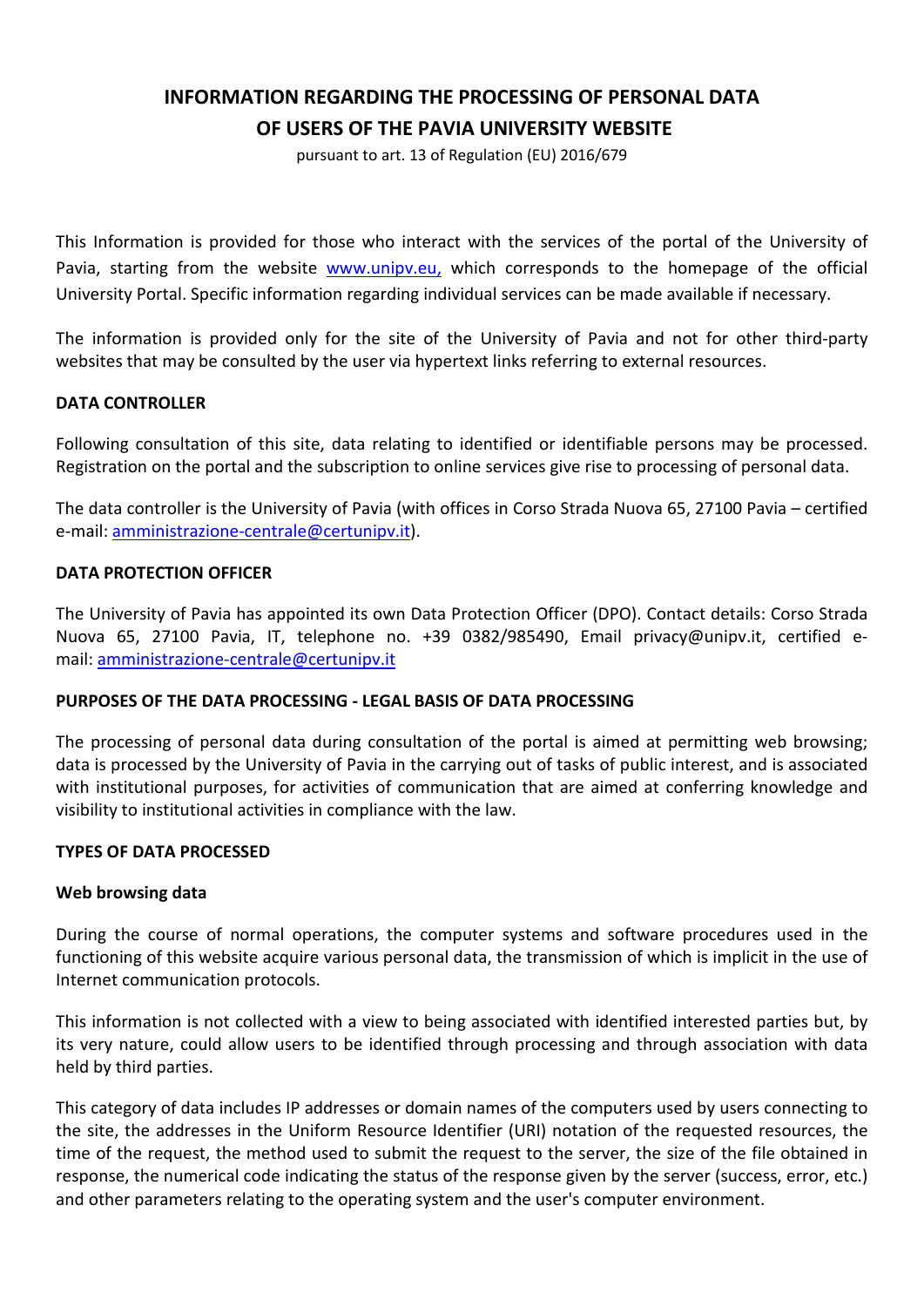Such data could be used to ascertain responsibility in case of hypothetical computer crimes against the site.

# **Data that is voluntarily provided by the user**

Personal data that has been voluntarily provided by users is utilised for on-line services that entail authentication and registration.

The optional, unequivocal and voluntary sending of e-mails to addresses indicated on this website entails the subsequent acquisition of the sender's address, necessary for replying to requests, in addition to any other personal data included in the message.

# **OPTIONALITY OF DATA SUPPLY**

The user is free to provide the personal details requested on forms for online services. Failure to provide such data may result in the impossibility of obtaining the requested service.

# **COOKIES**

Cookies are small text strings sent by a site to the user's browser (for example Internet Explorer, Mozilla Firefox or Google Chrome), which stores them and then re-transmits them to the site when it is next visited by the same user. For more information on cookies, see the information campaign carried out by the Privacy Authority "How to defend yourself from cookies" http://www.garanteprivacy.it/web/guest/home/docweb/-/docweb-display/docweb/3662565

### **Technical cookies of the Unipv portal**

The University portal uses cookies. The cookies sent by the portal are used exclusively for technical reasons, such as authenticating access to restricted areas or temporarily storing user preferences. The disabling of session cookies does not allow the use of online services.

Cookies sent by the portal are in no way used for profiling visitor activities and do not allow the collection of personal information relating to users.

# **Third-party cookies**

# ● Monitoring cookies

Some thematic sites of the University of Pavia may use tracking cookies. Disabling these cookies does not affect navigation of the portal.

The University avails itself of Google Analytics (Google Inc.), and has activated IP address masking to allow the anonymisation of all users' IP addresses. IP masking or anonymisation occurs as soon as data is received by the Google Analytics collection network, and before any storage or processing is carried out to generate statistics on the use of the web portal.

For more information on Google Analytics cookies and for information on users' privacy conditions, refer to the Analytics data protection page: [http://www.google.com/intl/it\\_it/analytics/learn/privacy.html](http://www.google.com/intl/it_it/analytics/learn/privacy.html)

If users wish to prevent the use of data by Analytics, they can install an add-on developed by Google in their browser; this disables the collection of data. For more information, see the browser add-on page for disabling Google Analytics: <https://support.google.com/analytics/answer/181881?hl=it>